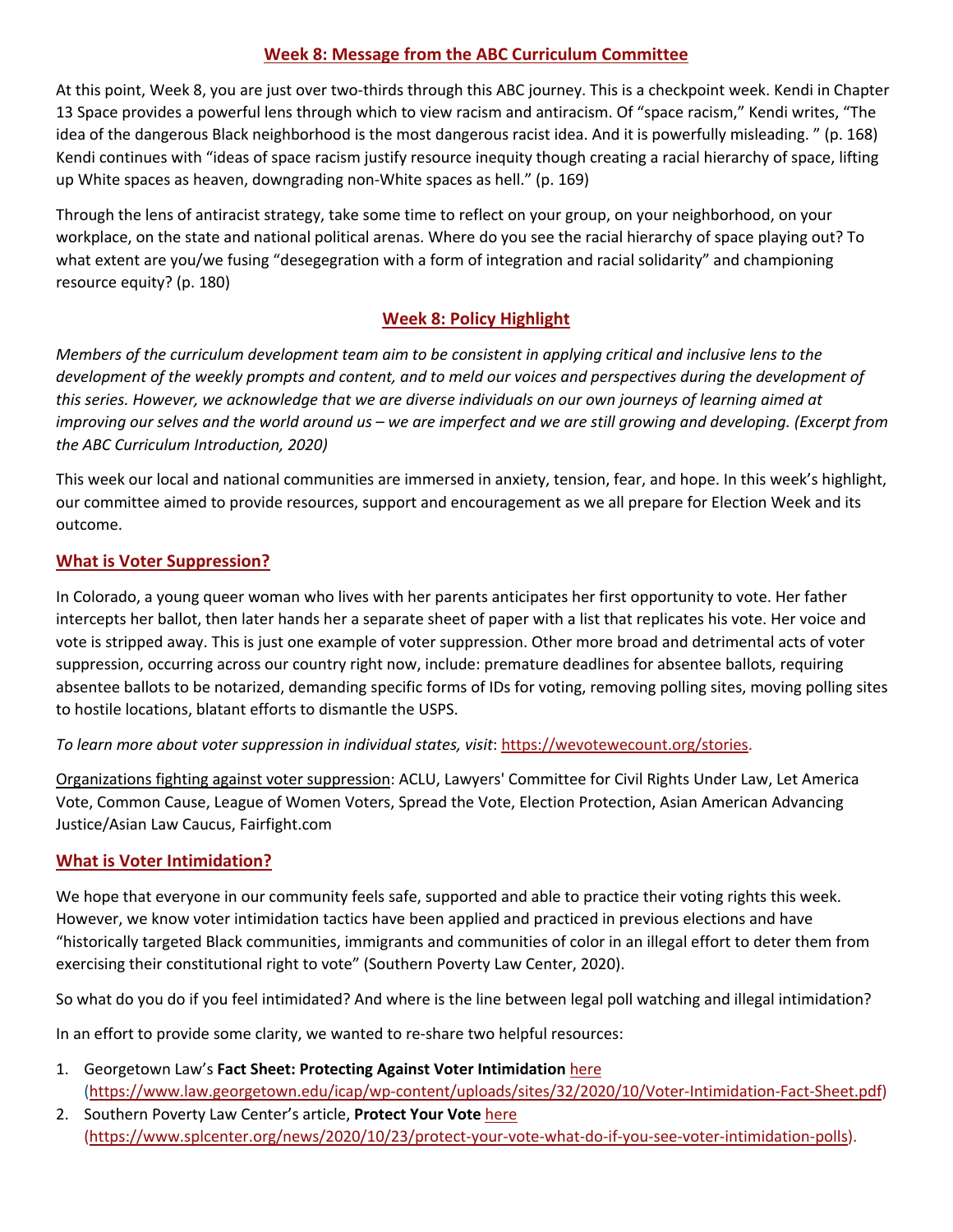# **Week 8: Chapter 13 (Space)**

## *Pre-ABC Reflection, Discussion Prompts, Actions & Resources*

| <b>Activity</b>                                       | <b>Time</b><br>estimate*                   | <b>Reflection, Dialogue, Action</b>                                                                                                                                                                                                                                                                                                                                                                                                                                                                                                                                                                                                                                                                                                                                                                                                                                                                                                                                                                                                                         | <b>Process Suggestions</b>                                                                                                                                                                                                                                                                                                                                                                                                                                                                                                                                                                                                                                                                                                                                                                                                                                                                                               |
|-------------------------------------------------------|--------------------------------------------|-------------------------------------------------------------------------------------------------------------------------------------------------------------------------------------------------------------------------------------------------------------------------------------------------------------------------------------------------------------------------------------------------------------------------------------------------------------------------------------------------------------------------------------------------------------------------------------------------------------------------------------------------------------------------------------------------------------------------------------------------------------------------------------------------------------------------------------------------------------------------------------------------------------------------------------------------------------------------------------------------------------------------------------------------------------|--------------------------------------------------------------------------------------------------------------------------------------------------------------------------------------------------------------------------------------------------------------------------------------------------------------------------------------------------------------------------------------------------------------------------------------------------------------------------------------------------------------------------------------------------------------------------------------------------------------------------------------------------------------------------------------------------------------------------------------------------------------------------------------------------------------------------------------------------------------------------------------------------------------------------|
| Self-<br><b>Reflection</b><br>Prior to ABC<br>meeting | 5-10 minutes*<br>Prior to<br>meeting       | Consider the neighborhood in which you<br>grew up. Why does Kendi asserts, "The idea<br>of the dangerous Black neighborhood is the<br>most dangerous racist idea"? How is the<br>language of "separate but equal" evidence of<br>racism?                                                                                                                                                                                                                                                                                                                                                                                                                                                                                                                                                                                                                                                                                                                                                                                                                    | Read and think about these questions<br>before and after reading the chapter.<br>Read the chapters before the ABC<br>meeting.<br>If you cannot read the chapter(s)<br>before the meeting, come to the ABC<br>meeting anyway. Participate humbly<br>knowing that you have not read the<br>chapter.                                                                                                                                                                                                                                                                                                                                                                                                                                                                                                                                                                                                                        |
| <b>Discussion</b><br><b>ABC</b> meeting               | Greeting and<br>Settling in<br>10* minutes | Check in with each other (How are you?)<br>1.<br><b>Welcome and Agenda</b><br>2.<br><b>Review and check on Participation</b><br>3.<br><b>Norms and Group Process:</b> This is the<br>eighth week of the book club and the<br>chapter is "Space." Ask: To what extent<br>are we focusing on and understanding<br>Kendi's ideas about antiracism and<br>racism. What are we doing well as a<br>group? What can we do better?<br><b>Possible questions for reflection:</b><br>Consider the space we have<br>created in the group. Reflect on<br>previous meetings. How have we<br>used time and space? Is everyone<br>participating? Why/why not?<br>Have we respectfully had<br>$\bullet$<br>uncomfortable conversations?<br>Have we avoided the<br>uncomfortable? What patterns do<br>we see?<br>Re-look at the participation norms.<br>$\bullet$<br>What, if any, changes should we<br>make?<br>Review chapter to identify a key<br>4.<br>passage or two (to warm-up get back<br>into the chapter after a busy day).<br>Take turns sharing a passage.<br>5. | Arrive early to the meeting so you<br>can catch up<br>Facilitator welcomes everyone and<br>shares the agenda (made at the<br>previous meeting.)<br>Facilitator asks the group to reflect<br>briefly on participation norms. Ideas<br>for how to reflect:<br>Review individual<br>➤<br>participation and norms<br>silently. Facilitator asks each<br>individual to reflect on one<br>norm the individual has done<br>well and one they need to<br>work on. End.<br>Review group process while<br>silently reflecting on norms.<br>Facilitator asks for feedback:<br>What is one norm we are<br>doing well? One we need to<br>improve on?<br>Review norms by reading<br>➤<br>them aloud followed by<br>individual reflection or by<br>group discussion: On which<br>one norm should we focus<br>today?<br>Review norms. Facilitator<br>➤<br>asks: How are the norms<br>working? What do we need<br>to change, if anything? |
|                                                       | Discussion<br>50 minutes*                  | How do resources define a space? Discuss<br>how resources and access reflect systemic<br>racism for Black spaces.                                                                                                                                                                                                                                                                                                                                                                                                                                                                                                                                                                                                                                                                                                                                                                                                                                                                                                                                           | Everyone has a voice. Ideas for<br>making sure all voices are heard:                                                                                                                                                                                                                                                                                                                                                                                                                                                                                                                                                                                                                                                                                                                                                                                                                                                     |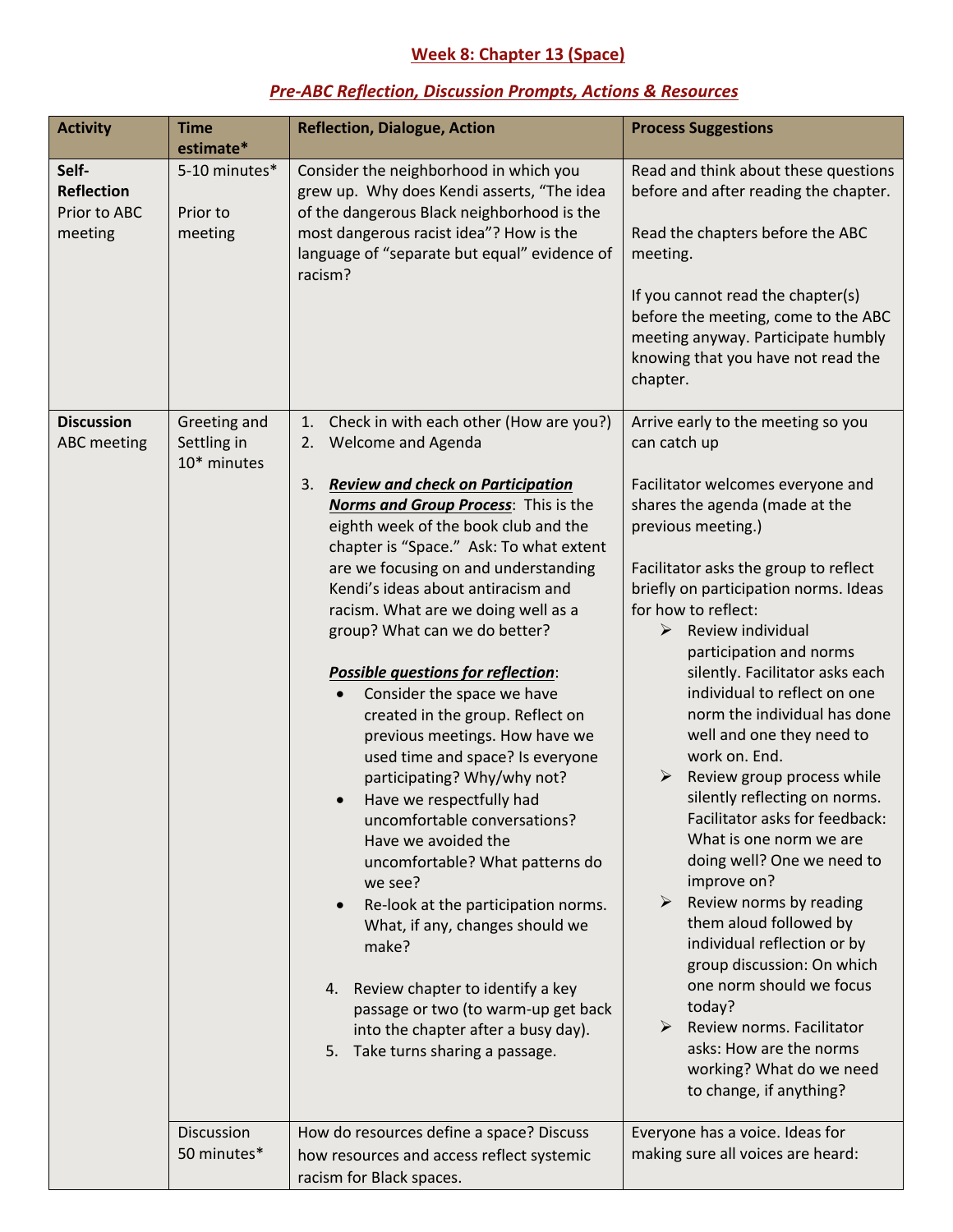|                   |                                        | Share your perception of the importance of<br>cultural solidarity.<br>Discuss:<br>"Racist Americans stigmatize entire Black<br>neighborhoods as places of homicide and<br>mortal violence but don't similarly connect<br>White neighborhoods to the<br>disproportionate number of White males<br>who engage in mass shootings." (p. 168)<br>"The history of space racism is long." (p. 172)<br>What does Kendi mean by space racism?<br>Space racism in schools and schooling?<br>"Integration: resources rather than bodies.<br>To be antiracist is to champion resource<br>equity by challenging the racist policies that<br>create resource inequity." (180) | 1. Each person chooses a passage.<br>The discussion begins with each<br>person sharing the passage and<br>why.<br>Round robin, each person talks<br>2.<br>building on previous speaker-in<br>order, around the room.<br>Each one asks one. After making<br>3.<br>a comment, the speaker calls on<br>the next person to comment.<br>Pairs. First pairs share their<br>4.<br>thinking in response to the<br>question. Then each person<br>responds.<br>Return to the chapter/text frequently<br>during the discussion. Remember one<br>purpose is to understand the<br>chapter/book/ideas.<br>Facilitator keeps track of<br>participation and asks questions to<br>ensure that all participants get a<br>chance to talk. In addition, active<br>participants ask questions of their<br>colleagues. |
|-------------------|----------------------------------------|-----------------------------------------------------------------------------------------------------------------------------------------------------------------------------------------------------------------------------------------------------------------------------------------------------------------------------------------------------------------------------------------------------------------------------------------------------------------------------------------------------------------------------------------------------------------------------------------------------------------------------------------------------------------|--------------------------------------------------------------------------------------------------------------------------------------------------------------------------------------------------------------------------------------------------------------------------------------------------------------------------------------------------------------------------------------------------------------------------------------------------------------------------------------------------------------------------------------------------------------------------------------------------------------------------------------------------------------------------------------------------------------------------------------------------------------------------------------------------|
|                   | Reflection and<br>Action<br>5 minutes* | Reflect individually: Based on the discussion,<br>what personal action will I take this week and<br>in the future?                                                                                                                                                                                                                                                                                                                                                                                                                                                                                                                                              |                                                                                                                                                                                                                                                                                                                                                                                                                                                                                                                                                                                                                                                                                                                                                                                                  |
|                   | <b>Next Steps</b><br>5 minutes*        | Plan for the next book club meeting.<br>What chapters are next?<br>What actions have we committed to<br>for next week's meeting? Restate the<br>plan.                                                                                                                                                                                                                                                                                                                                                                                                                                                                                                           | Facilitator takes notes and<br>reads/restates the plan for the next<br>meeting after the discussion. "We<br>have agreed to"                                                                                                                                                                                                                                                                                                                                                                                                                                                                                                                                                                                                                                                                      |
|                   | Closing<br>5 minutes*                  | Thank each other and say good-bye!                                                                                                                                                                                                                                                                                                                                                                                                                                                                                                                                                                                                                              |                                                                                                                                                                                                                                                                                                                                                                                                                                                                                                                                                                                                                                                                                                                                                                                                  |
| <b>Action</b>     | Will vary**                            | Consider an antiracist action plan that<br>joins desegregation with integration. List<br>the steps that must be taken using<br>antiracist strategy to create open access<br>for all spaces. List also the steps needed<br>to have equity in resources.                                                                                                                                                                                                                                                                                                                                                                                                          | Never underestimate the power and<br>importance of everyday actions you<br>yourself can take.                                                                                                                                                                                                                                                                                                                                                                                                                                                                                                                                                                                                                                                                                                    |
| <b>Learn More</b> | Will vary**                            | Check out this NPR video, "Race &<br>Redlining: Housing Segregation in<br>Everything."                                                                                                                                                                                                                                                                                                                                                                                                                                                                                                                                                                          |                                                                                                                                                                                                                                                                                                                                                                                                                                                                                                                                                                                                                                                                                                                                                                                                  |